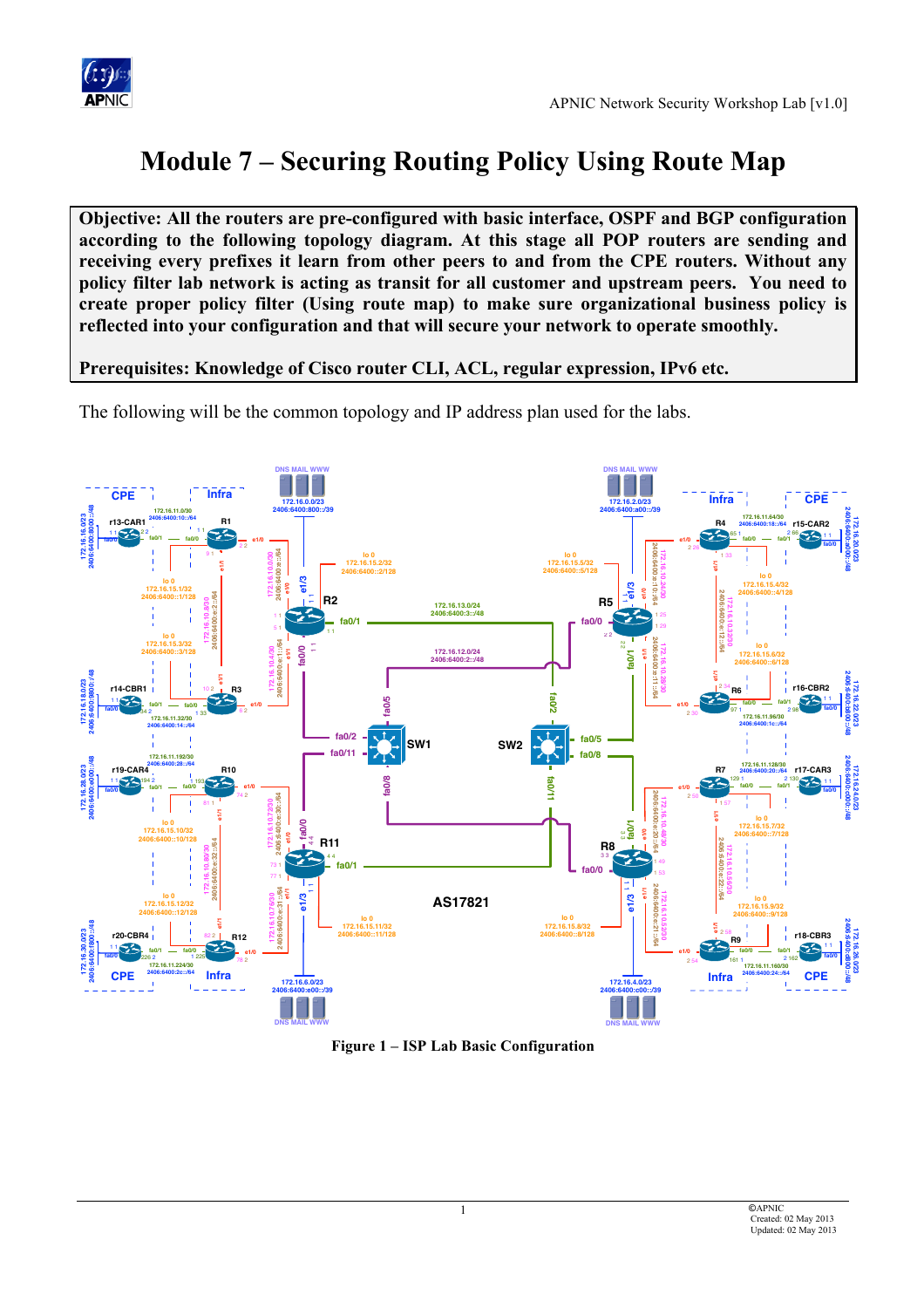## *Lab Notes*

All the required prefix filters need to be applied on to the edge routers. In our lab we need to create filter on POP routers i.e. R1, R3, R4, R6, R7, R9, R10, R12 and CPE routers R13, R14, R15, R16, R17, R18, R19, R20 for both IN and OUT direction. This is how we will secure our perimeter routers (Both Service provider and Customer) by filtering unwanted prefixes and eventually unauthorised traffic. There is a significant difference between filtering traffic using ACL (Data plane) and prefix list (Control plane). Before you start configuring filters please check routing tables on both edge and CPE routers and note down the available prefixes. Then look at the prefix exchange policy in next section, configure required route map and verify the outcome by looking at the routing table again on both POP and CPE routers.

It is advisable to spend some time (Before your start the lab) to be familiar with the network topology, addressing plan, check routing table, BGP table, received and advertised prefix to all BGP peers etc.

## *Route Exchange Policy:*

#### **a. POP Router OUT**

- 1. ISP send its own prefix & originated locally. Create ACL to match ISP prefix, create as-path access list to match prefix originated locally.
- 2. ISP send other directly connected customer prefix & legitimate prefix length. Create prefix list to match /32 and /48, create as path access list to match directly connected customer.
- 3. Group all policy in a route map with proper sequence number.
- 4. Attach it in POP router OUR direction

#### **b. POP Router IN**

- 1. ISP accepts its customer prefix & originated by the customer AS. Create ACL to match customer prefix, create as-path access list to match prefix originated by customer AS.
- 2. Group those policy in a route map with proper sequence number.
- 3. Attach it in POP router IN direction

#### **c. CEP Router IN**

- 1. Customer router accepts default prefix from ISP & ISP own aggregated prefix. Create ACL to match default prefix, ISP own aggregated.
- 2. Customer routers accept legitimate prefixes of ISP's directly connected other customer prefix. Create prefix list to match legitimate prefixes and as-path access list to match prefixes originated by ISP and ISP directly connected customers.
- 3. Group all policy in a route map with proper sequence number.
- 4. Attach it in CEP router IN direction.

#### **d. CEP Router OUT**

- 1. Customer router send its own prefix & originated by its own AS number. Create ACL to match its own prefix, and as-path access list to match prefix originated locally.
- 2. Group all policy in a route map with proper sequence number.
- 3. Attach it in CEP router OUT direction.

#### **e. List of Prefixes and AS numbers**

- 1. ISP Prefix: 2406:6400::/32
- 2. ISP AS number 17821
- 3. Customer prefixes and AS number: R13 2406:6400:8000::/48, AS 65001

R14 2406:6400:9800::/48, AS 65002 R15 2406:6400:a000::/48, AS 65003

- R16 2406:6400:b800::/48, AS 65004
- R17 2406:6400:c000::/48, AS 65005
- R18 2406:6400:d800::/48, AS 65006
- R19 2406:6400:e000::/48, AS 65007
- R20 2406:6400:f800::/48, AS 65008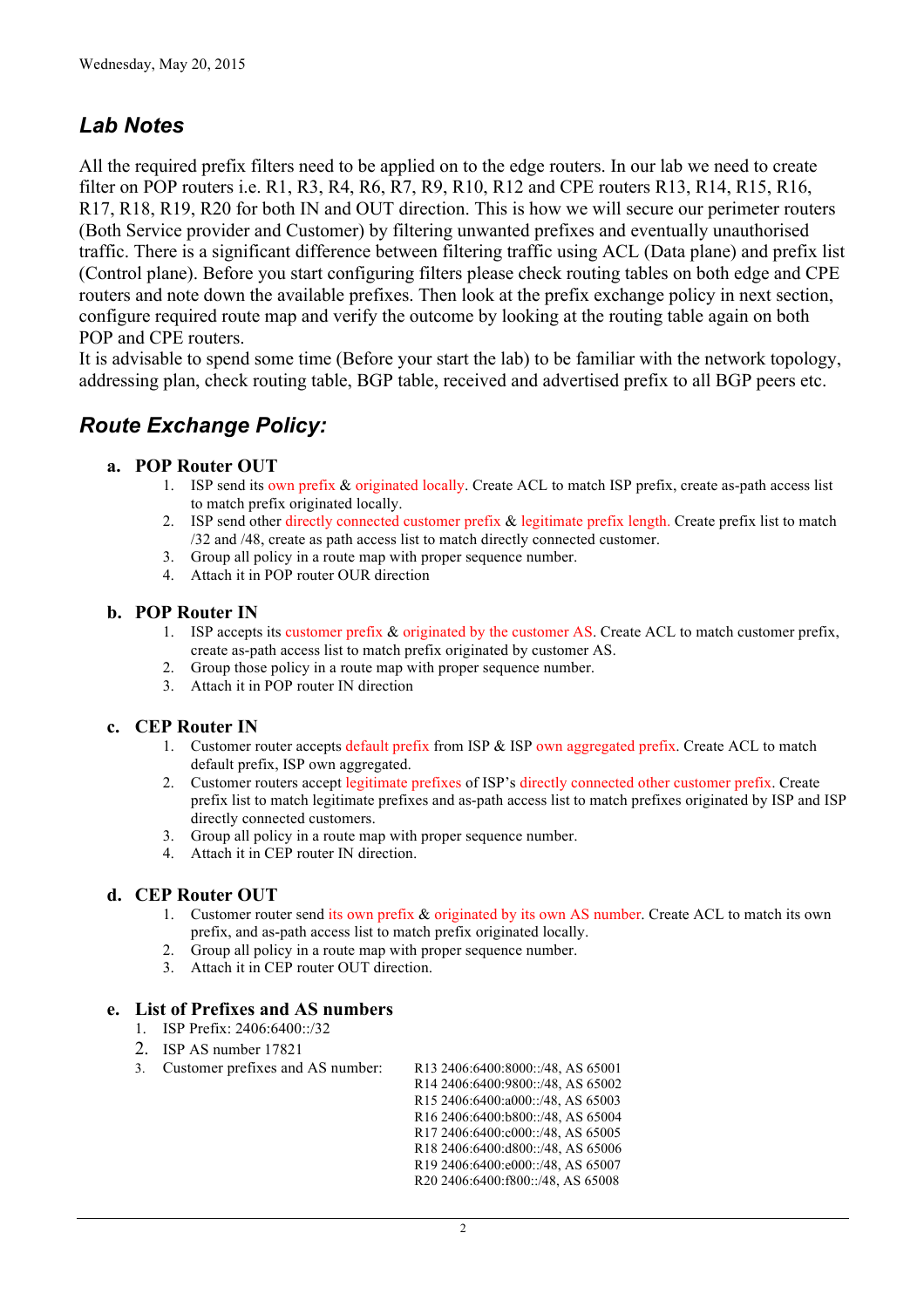

## *Lab Exercise*

### a) **Configuration steps for POP router OUT:**

1. IPv6 prefix list configuration on edge router to match ISP aggregated prefix.

Here is an example configuration for POP router R1

```
config t
ipv6 prefix-list IPV6-MY-PREFIX seq 15 permit 2406:6400::/32
```
2. IPv6 aggregation prefix filter to match /32 and /48 prefix length.

Here is an example configuration for POP router R1

```
ipv6 prefix-list IPV6-CUSTOMER-OUT seq 20 permit ::/0 ge 32 le 32
ipv6 prefix-list IPV6-CUSTOMER-OUT seq 25 permit ::/0 ge 48 le 48
```
3. AS path filter to match prefix originated locally to this AS.

Here is an example configuration for POP router R1

ip as-path access-list 100 permit ^\$

4. AS path filter to match prefix originated from direct connected customer using their AS number.

Here is an example configuration for POP router R1

ip as-path access-list 101 permit ^[0-9]+\$

5. Create route-map to match ISP aggregated prefix and originated by ISP ASN.

Here is an example configuration for POP router R1

```
route-map IPV6-CUSTOMER-OUT permit 10
match as-path 100
match ipv6 address prefix-list IPV6-MY-PREFIX
```
6. Create route-map to match aggregation filter and direct customer originated prefix

```
route-map IPV6-CUSTOMER-OUT permit 20
match as-path 101
match ipv6 address prefix-list IPV6-CUSTOMER-OUT
exit
```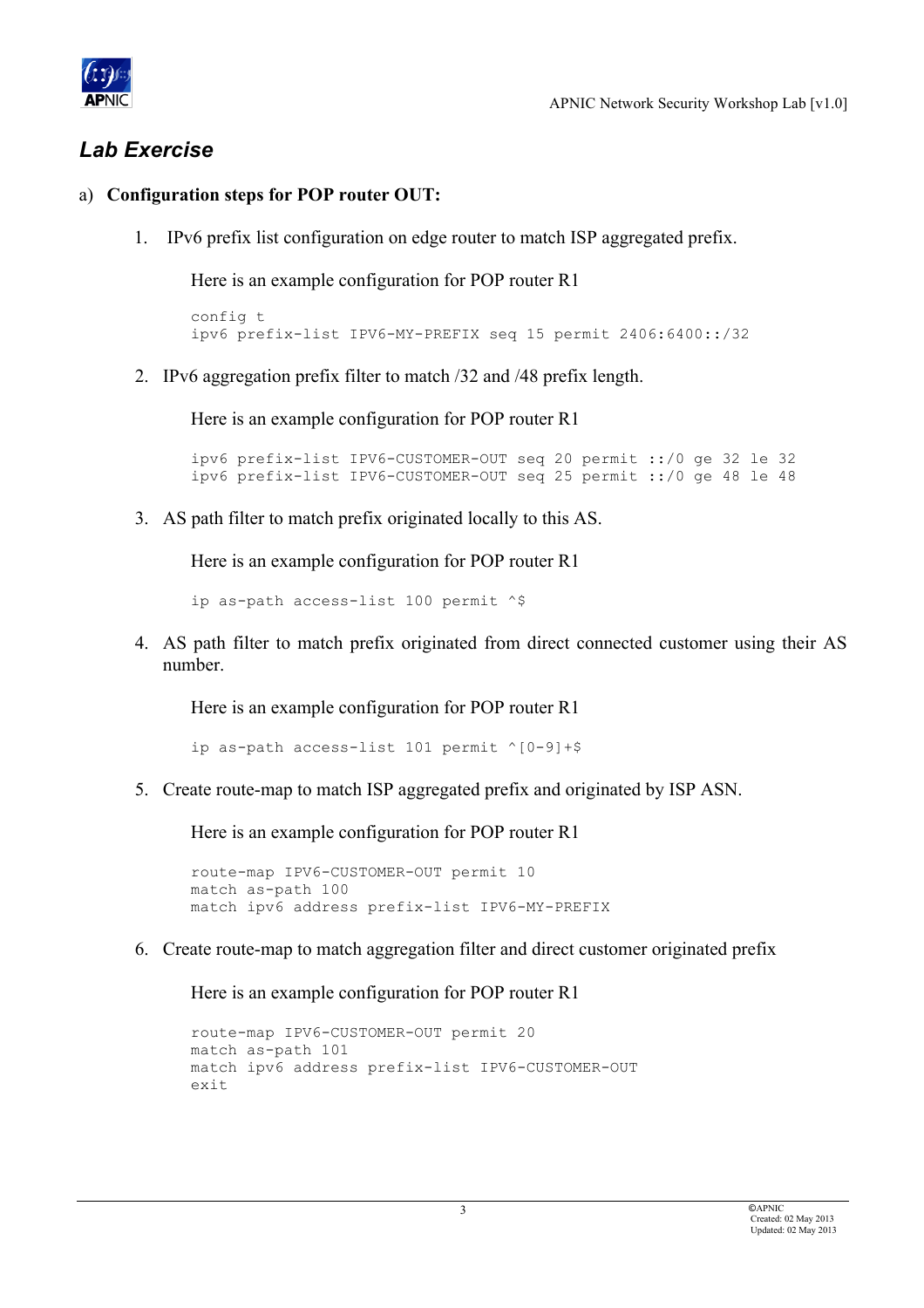7. Add route-map to BGP neighbor or peer group

Here is an example configuration for POP router R1

```
router bgp 17821
address-family ipv6
neighbor IPV6-eBGP-CUSTOMER-REG1-POP1 route-map IPV6-CUSTOMER-OUT out
e^{x+i}exit
exit
```
8. Send dynamic refresh to your BGP peer for the new policy to be activated.

Here is an example configuration for POP router R1

```
clear bgp ipv6 unicast 2406:6400:10::2 soft out
wr
```
#### b) **Configuration steps for POP router IN:**

1. IPv6 prefix-list match customer prefix.

Here is an example configuration for POP router R1

```
config t
ipv6 prefix-list IPV6-CAR1-IN seq 15 permit 2406:6400:8000::/48
```
2. AS path match customer AS number.

Here is an example configuration for POP router R1

ip as-path access-list 500 permit 65001\$

3. Create route-map to match customer prefix and customer origin AS..

Here is an example configuration for POP router R1

```
route-map IPV6-CUST-CAR1-IN permit 10
match as-path 500
match ipv6 address prefix-list IPV6-CAR1-IN
exit
```
4. Add route-map to BGP neighbor.

```
router bgp 17821
address-family ipv6
neighbor 2406:6400:10::2 route-map IPV6-CUST-CAR1-IN in
exit
exit
exit
```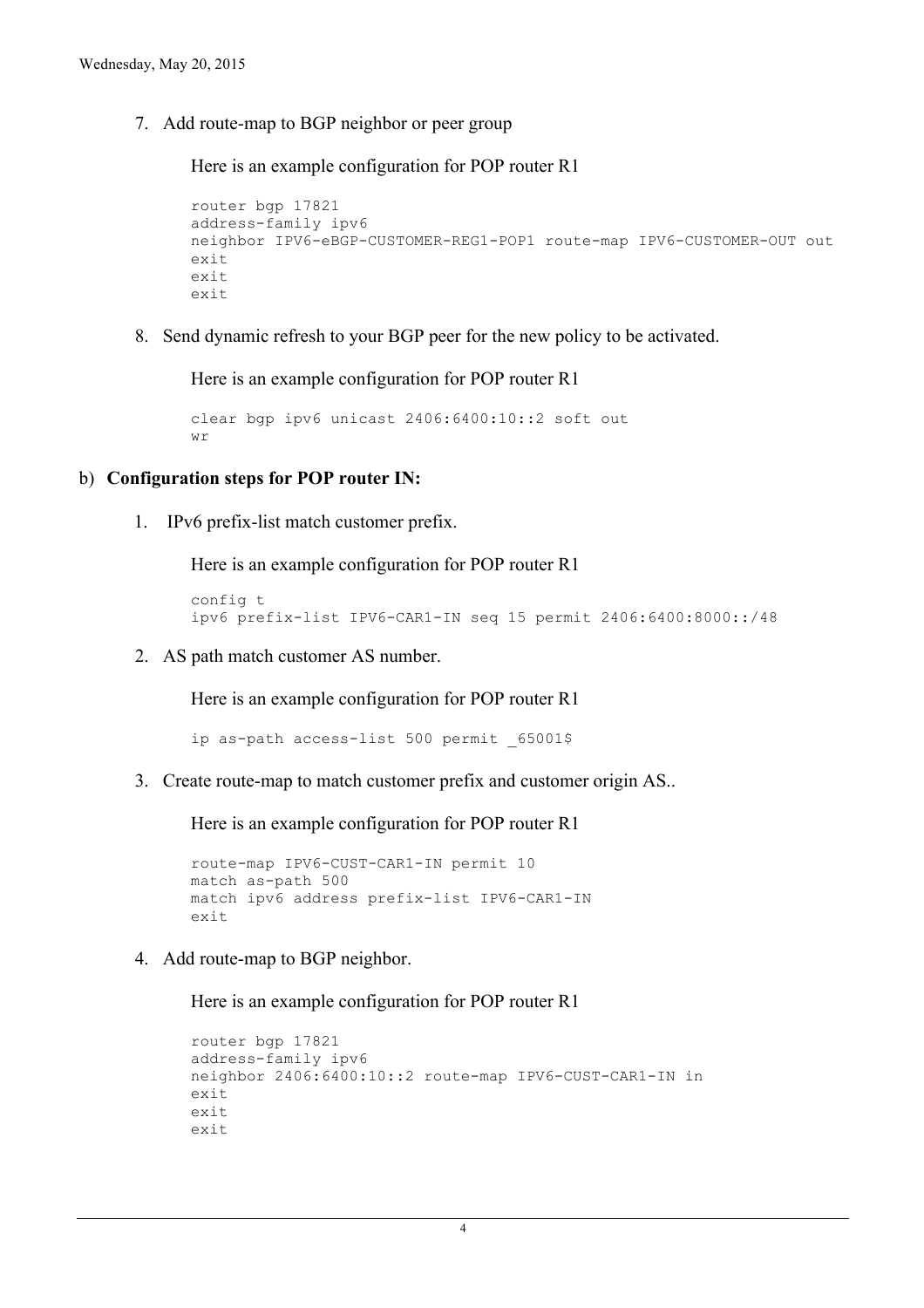

5. Send dynamic refresh to your BGP peer for the new policy to be activated.

Here is an example configuration for POP router R13

```
clear bgp ipv6 unicast 2406:6400:10::2 soft in
W \sim
```
### c) **Configuration steps for CPE router IN:**

1. IPv6 prefix list configuration on CPE router to match default prefix and ISP aggregated prefix.

Here is an example configuration for POP router R13

```
config t
ipv6 prefix-list IPV6-ISP-PREFIX seq 10 permit ::/0
ipv6 prefix-list IPV6-ISP-PREFIX seq 15 permit 2406:6400::/32
```
2. IPv6 aggregation prefix filter to match /32 and /48 prefix length.

Here is an example configuration for POP router R13

```
ipv6 prefix-list IPV6-AGGREGATION-IN seq 20 permit ::/0 ge 32 le 32
ipv6 prefix-list IPV6-AGGREGATION-IN seq 25 permit ::/0 ge 48 le 48
```
3. AS path filter to match prefix originated ISP and originated by ISP direct customer.

Here is an example configuration for POP router R13

ip as-path access-list 100 permit 17821\$ ip as-path access-list 101 permit 17821

4. Create route-map to match ISP prefix and origin by ISP AS.

Here is an example configuration for POP router R13

```
route-map IPV6-ISP-IN permit 10
match as-path 100
match ipv6 address prefix-list IPV6-ISP-PREFIX
```
5. Create route-map to match other prefix via ISP and with legitimate prefix length ( $\frac{32 \& }$ /48).

```
route-map IPV6-ISP-IN permit 20
match as-path 101
match ipv6 address prefix-list IPV6-AGGREGATION-IN
exit
```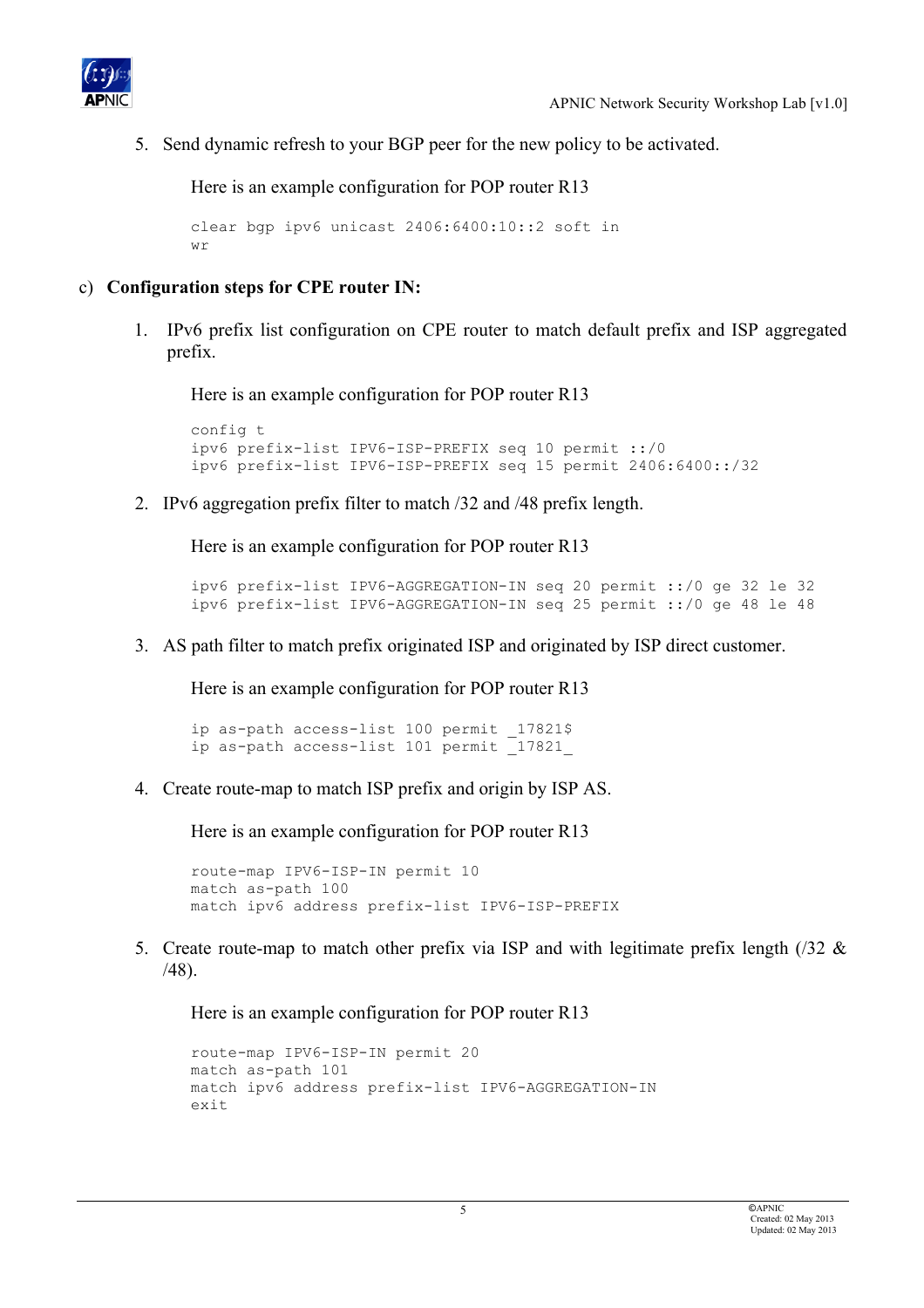6. Add route-map to BGP neighbor.

Here is an example configuration for POP router R13

```
router bgp 65001
address-family ipv6
neighbor 2406:6400:10::1 route-map IPV6-ISP-IN in
e^{x+i}exit
exit
```
7. Send dynamic refresh to your BGP peer for the new policy to be activated.

Here is an example configuration for POP router R13

```
clear bgp ipv6 unicast 2406:6400:10::1 soft in
wr
```
#### d) **Configuration steps for CPE router OUT:**

1. IPv6 prefix-list match customer prefix

Here is an example configuration for POP router R13

```
config t
ipv6 prefix-list IPV6-MY-PREFIX-OUT seq 15 permit 2406:6400:8000::/48
```
2. AS path match customer AS number.

Here is an example configuration for POP router R13

ip as-path access-list 200 permit ^\$

3. Create route-map to match customer prefix and customer origin AS.

Here is an example configuration for POP router R13

```
route-map IPV6-MY-PREFIX-OUT permit 10
match as-path 200
match ipv6 address prefix-list IPV6-MY-PREFIX-OUT
exit
```
4. Add route-map to BGP neighbor.

```
router bgp 65001
address-family ipv6
neighbor 2406:6400:10::1 route-map IPV6-MY-PREFIX-OUT out
exit
exit
exit
```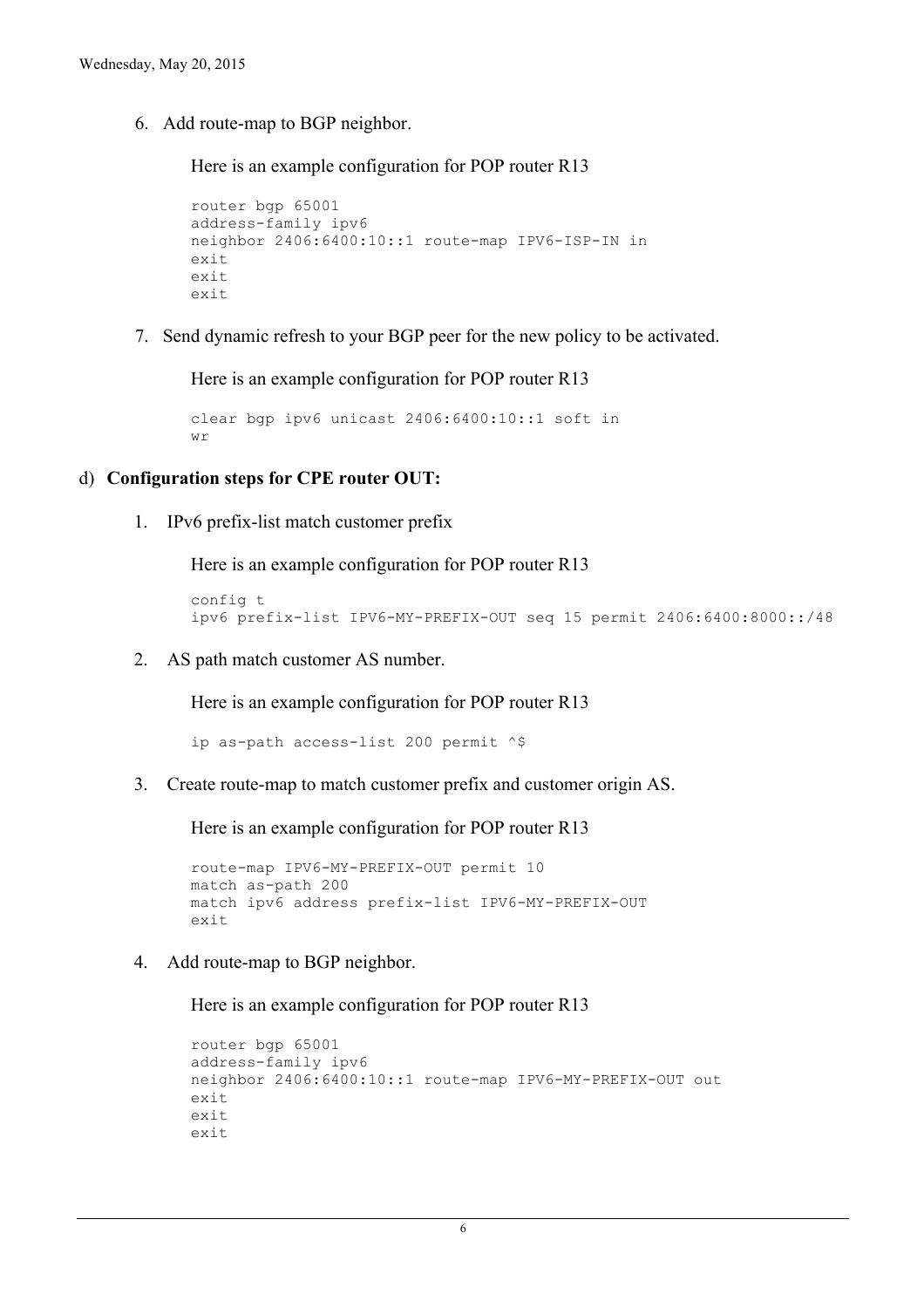

5. Send dynamic refresh to your BGP peer for the new policy to be activated.

```
clear bgp ipv6 unicast 2406:6400:10::1 soft out
wr
```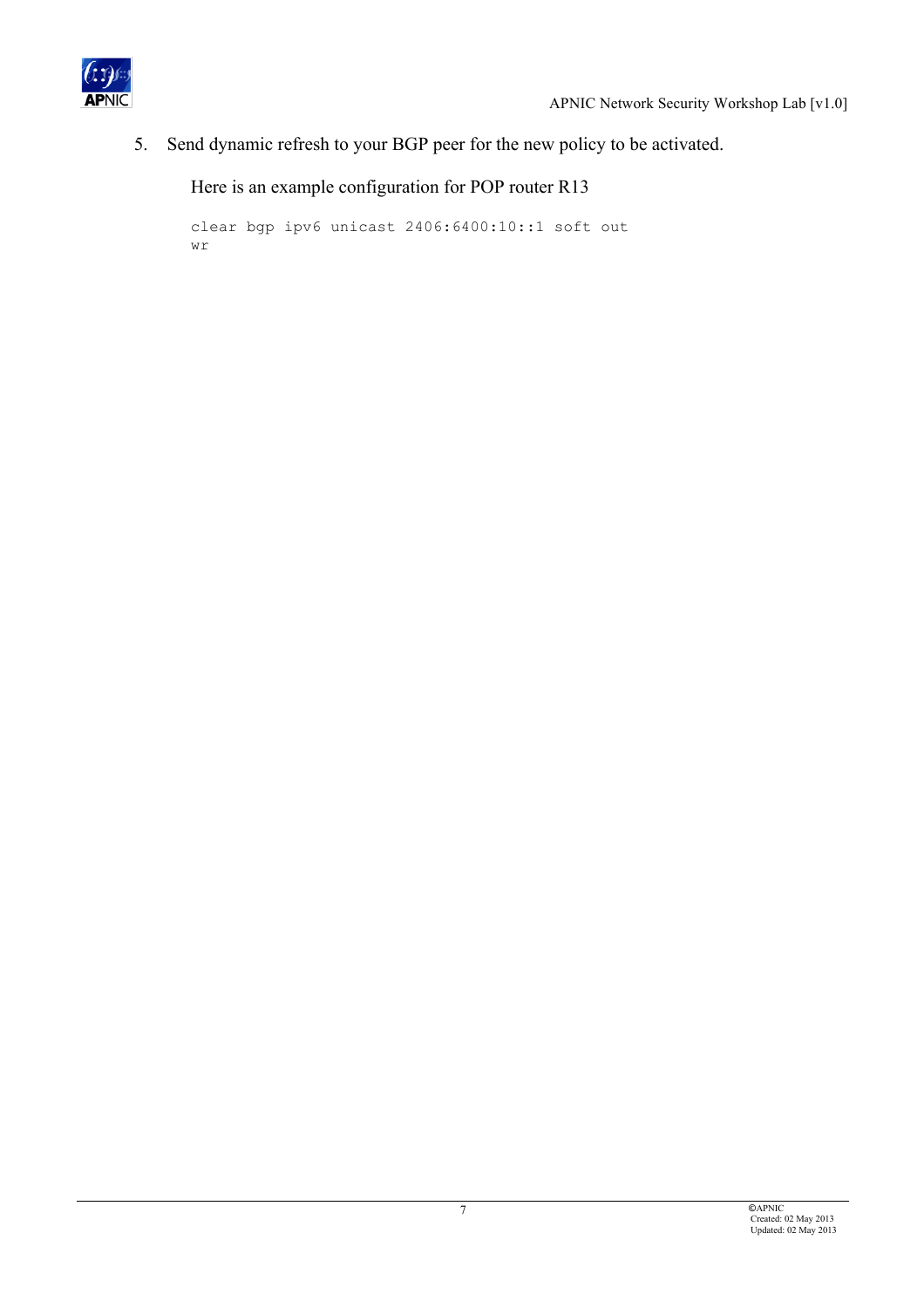### **Workshop templates for reference purpose only:**

#### **Router 1 Out**

```
config t
ipv6 prefix-list IPV6-MY-PREFIX seq 15 permit 2406:6400::/32
ipv6 prefix-list IPV6-CUSTOMER-OUT seq 20 permit ::/0 ge 32 le 32
ipv6 prefix-list IPV6-CUSTOMER-OUT seq 25 permit ::/0 ge 48 le 48
ip as-path access-list 100 permit ^$
ip as-path access-list 101 permit ^[0-9]+$
route-map IPV6-CUSTOMER-OUT permit 10
match as-path 100
match ipv6 address prefix-list IPV6-MY-PREFIX
route-map IPV6-CUSTOMER-OUT permit 20
match as-path 101
match ipv6 address prefix-list IPV6-CUSTOMER-OUT
exit
router bgp 17821
address-family ipv6
neighbor IPV6-eBGP-CUSTOMER-REG1-POP1 route-map IPV6-CUSTOMER-OUT out
exit
exit
exit
clear bgp ipv6 unicast 2406:6400:10::2 soft out
wr
```
#### **Router 1 In**

```
config t
ipv6 prefix-list IPV6-CAR1-IN seq 15 permit 2406:6400:8000::/48
ip as-path access-list 500 permit 65001$
route-map IPV6-CUST-CAR1-IN permit 10
match as-path 500
match ipv6 address prefix-list IPV6-CAR1-IN
exit
router bgp 17821
address-family ipv6
neighbor 2406:6400:10::2 route-map IPV6-CUST-CAR1-IN in
exit
exit
exit
clear bgp ipv6 unicast 2406:6400:10::2 soft in
wr
```
### **Router 13 In**

```
config t
ipv6 prefix-list IPV6-ISP-PREFIX seq 10 permit ::/0
ipv6 prefix-list IPV6-ISP-PREFIX seq 15 permit 2406:6400::/32
ipv6 prefix-list IPV6-AGGREGATION-IN seq 20 permit ::/0 ge 32 le 32
ipv6 prefix-list IPV6-AGGREGATION-IN seq 25 permit ::/0 ge 48 le 48
ip as-path access-list 100 permit 17821$
ip as-path access-list 101 permit _17821_
route-map IPV6-ISP-IN permit 10
match as-path 100
match ipv6 address prefix-list IPV6-ISP-PREFIX
route-map IPV6-ISP-IN permit 20
match as-path 101
match ipv6 address prefix-list IPV6-AGGREGATION-IN
```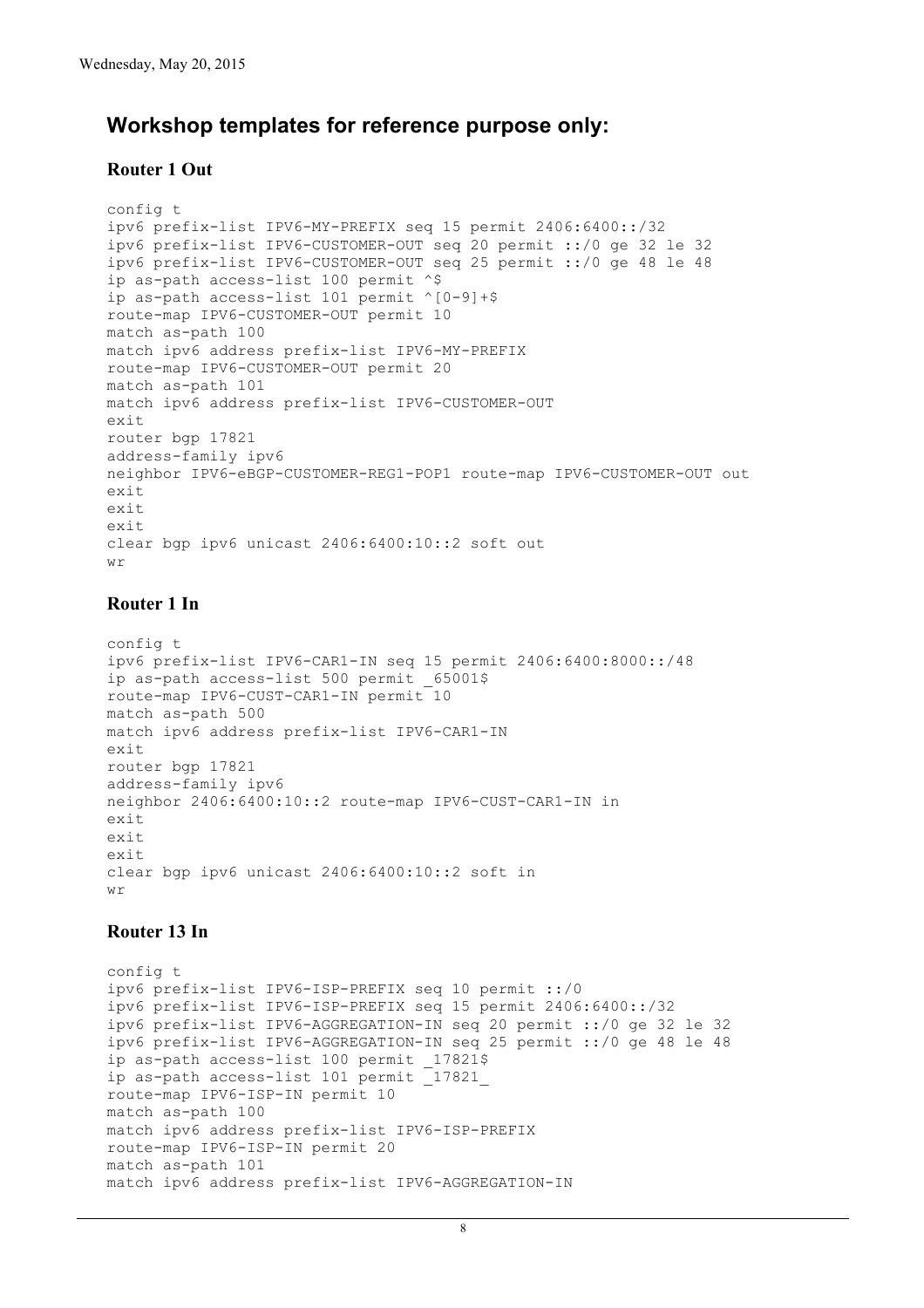

```
exit
router bgp 65001
address-family ipv6
neighbor 2406:6400:10::1 route-map IPV6-ISP-IN in
exit
exit
exit
clear bgp ipv6 unicast 2406:6400:10::1 soft in
wr
```
### **Router 13 Out**

```
config t
ipv6 prefix-list IPV6-MY-PREFIX-OUT seq 15 permit 2406:6400:8000::/48
ip as-path access-list 200 permit ^$
route-map IPV6-MY-PREFIX-OUT permit 10
match as-path 200
match ipv6 address prefix-list IPV6-MY-PREFIX-OUT
exit
router bgp 65001
address-family ipv6
neighbor 2406:6400:10::1 route-map IPV6-MY-PREFIX-OUT out
exit
exit
exit
clear bgp ipv6 unicast 2406:6400:10::1 soft out
wr
```
### **Router 3 Out**

```
config t
ipv6 prefix-list IPV6-MY-PREFIX seq 15 permit 2406:6400::/32
ipv6 prefix-list IPV6-CUSTOMER-OUT seq 20 permit ::/0 ge 32 le 32
ipv6 prefix-list IPV6-CUSTOMER-OUT seq 25 permit ::/0 ge 48 le 48
ip as-path access-list 100 permit ^$
ip as-path access-list 101 permit ^[0-9]+$
route-map IPV6-CUSTOMER-OUT permit 10
match as-path 100
match ipv6 address prefix-list IPV6-MY-PREFIX
route-map IPV6-CUSTOMER-OUT permit 20
match as-path 101
match ipv6 address prefix-list IPV6-CUSTOMER-OUT
exit
router bgp 17821
address-family ipv6
neighbor IPV6-eBGP-CUSTOMER-REG1-POP2 route-map IPV6-CUSTOMER-OUT out
exit
exit
exit
clear bgp ipv6 unicast 2406:6400:14::2 soft out
wr
```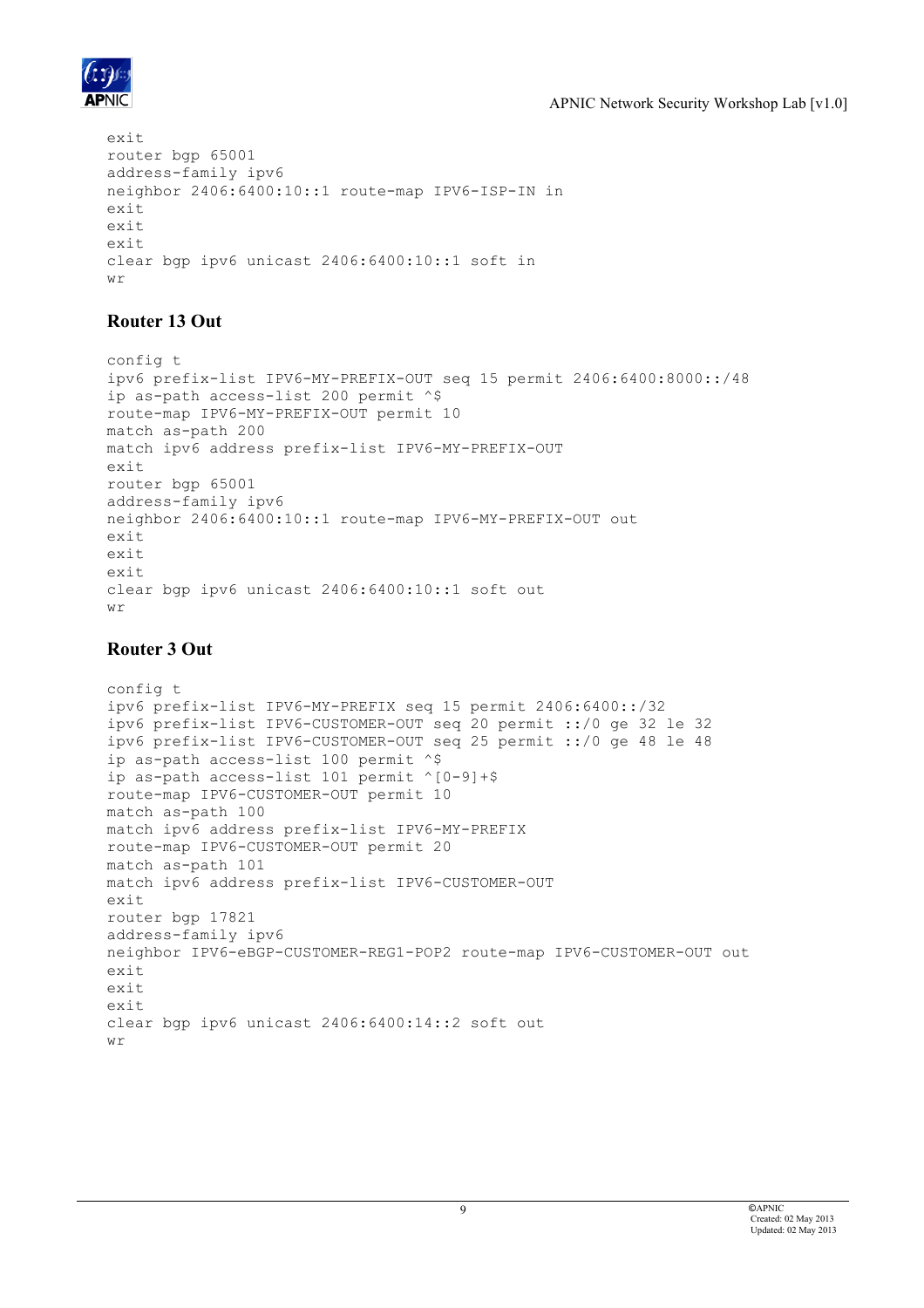#### **Router 3 In**

```
config t
ipv6 prefix-list IPV6-CBR1-IN seq 15 permit 2406:6400:9800::/48
ip as-path access-list 500 permit _65002$
route-map IPV6-CUST-CBR1-IN permit 10
match as-path 500
match ipv6 address prefix-list IPV6-CBR1-IN
exit
router bgp 17821
address-family ipv6
neighbor 2406:6400:14::2 route-map IPV6-CUST-CBR1-IN in
exit
exit
exit
clear bgp ipv6 unicast 2406:6400:14::2 soft in
M \gamma
```
#### **Router 14 In**

```
config t
ipv6 prefix-list IPV6-ISP-PREFIX seq 10 permit ::/0
ipv6 prefix-list IPV6-ISP-PREFIX seq 15 permit 2406:6400::/32
ipv6 prefix-list IPV6-AGGREGATION-IN seq 20 permit ::/0 ge 32 le 32
ipv6 prefix-list IPV6-AGGREGATION-IN seq 25 permit ::/0 ge 48 le 48
ip as-path access-list 100 permit _17821$
ip as-path access-list 101 permit <sup>17821</sup>
route-map IPV6-ISP-IN permit 10
match as-path 100
match ipv6 address prefix-list IPV6-ISP-PREFIX
route-map IPV6-ISP-IN permit 20
match as-path 101
match ipv6 address prefix-list IPV6-AGGREGATION-IN
exit
router bgp 65002
address-family ipv6
neighbor 2406:6400:14::1 route-map IPV6-ISP-IN in
exit
exit
exit
clear bgp ipv6 unicast 2406:6400:14::1 soft in
W \sim
```
#### **Router 14 Out**

```
config t
ipv6 prefix-list IPV6-MY-PREFIX-OUT seq 15 permit 2406:6400:9800::/48
ip as-path access-list 200 permit ^$
route-map IPV6-MY-PREFIX-OUT permit 10
match as-path 200
match ipv6 address prefix-list IPV6-MY-PREFIX-OUT
exit
router bgp 65002
address-family ipv6
neighbor 2406:6400:14::1 route-map IPV6-MY-PREFIX-OUT out
exit
exit
exit
clear bgp ipv6 unicast 2406:6400:14::1 soft out
wr
```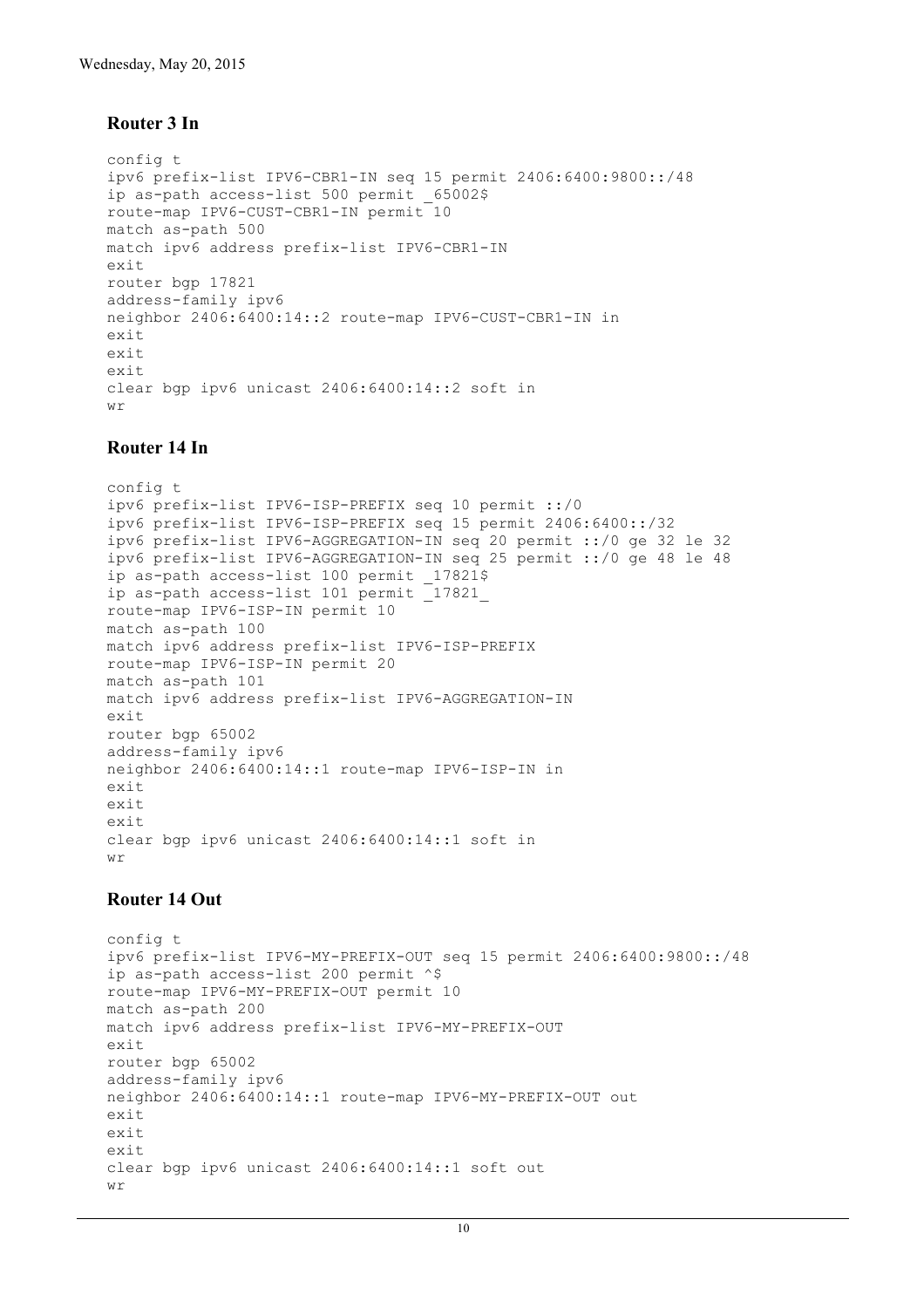

### **Router 4 Out**

```
config t
ipv6 prefix-list IPV6-MY-PREFIX seq 15 permit 2406:6400::/32
ipv6 prefix-list IPV6-CUSTOMER-OUT seq 20 permit ::/0 ge 32 le 32
ipv6 prefix-list IPV6-CUSTOMER-OUT seq 25 permit ::/0 ge 48 le 48
ip as-path access-list 100 permit ^$
ip as-path access-list 101 permit ^[0-9]+$
route-map IPV6-CUSTOMER-OUT permit 10
match as-path 100
match ipv6 address prefix-list IPV6-MY-PREFIX
route-map IPV6-CUSTOMER-OUT permit 20
match as-path 101
match ipv6 address prefix-list IPV6-CUSTOMER-OUT
exit
router bgp 17821
address-family ipv6
neighbor IPV6-eBGP-CUSTOMER-REG2-POP1 route-map IPV6-CUSTOMER-OUT out
exit
exit
exit
clear bgp ipv6 unicast 2406:6400:18::2 soft out
wr
```
### **Router 4 In**

```
config t
ipv6 prefix-list IPV6-CAR2-IN seq 15 permit 2406:6400:a000::/48
ip as-path access-list 500 permit _65003$
route-map IPV6-CUST-CAR2-IN permit 10
match as-path 500
match ipv6 address prefix-list IPV6-CAR2-IN
exit
router bgp 17821
address-family ipv6
neighbor 2406:6400:18::2 route-map IPV6-CUST-CAR2-IN in
exit
exit
exit
clear bgp ipv6 unicast 2406:6400:18::2 soft in
W \sim
```
### **Router 15 In**

```
config t
ipv6 prefix-list IPV6-ISP-PREFIX seq 10 permit ::/0
ipv6 prefix-list IPV6-ISP-PREFIX seq 15 permit 2406:6400::/32
ipv6 prefix-list IPV6-AGGREGATION-IN seq 20 permit ::/0 ge 32 le 32
ipv6 prefix-list IPV6-AGGREGATION-IN seq 25 permit ::/0 ge 48 le 48
ip as-path access-list 100 permit 17821$
ip as-path access-list 101 permit _17821_
route-map IPV6-ISP-IN permit 10
match as-path 100
match ipv6 address prefix-list IPV6-ISP-PREFIX
route-map IPV6-ISP-IN permit 20
match as-path 101
match ipv6 address prefix-list IPV6-AGGREGATION-IN
exit
```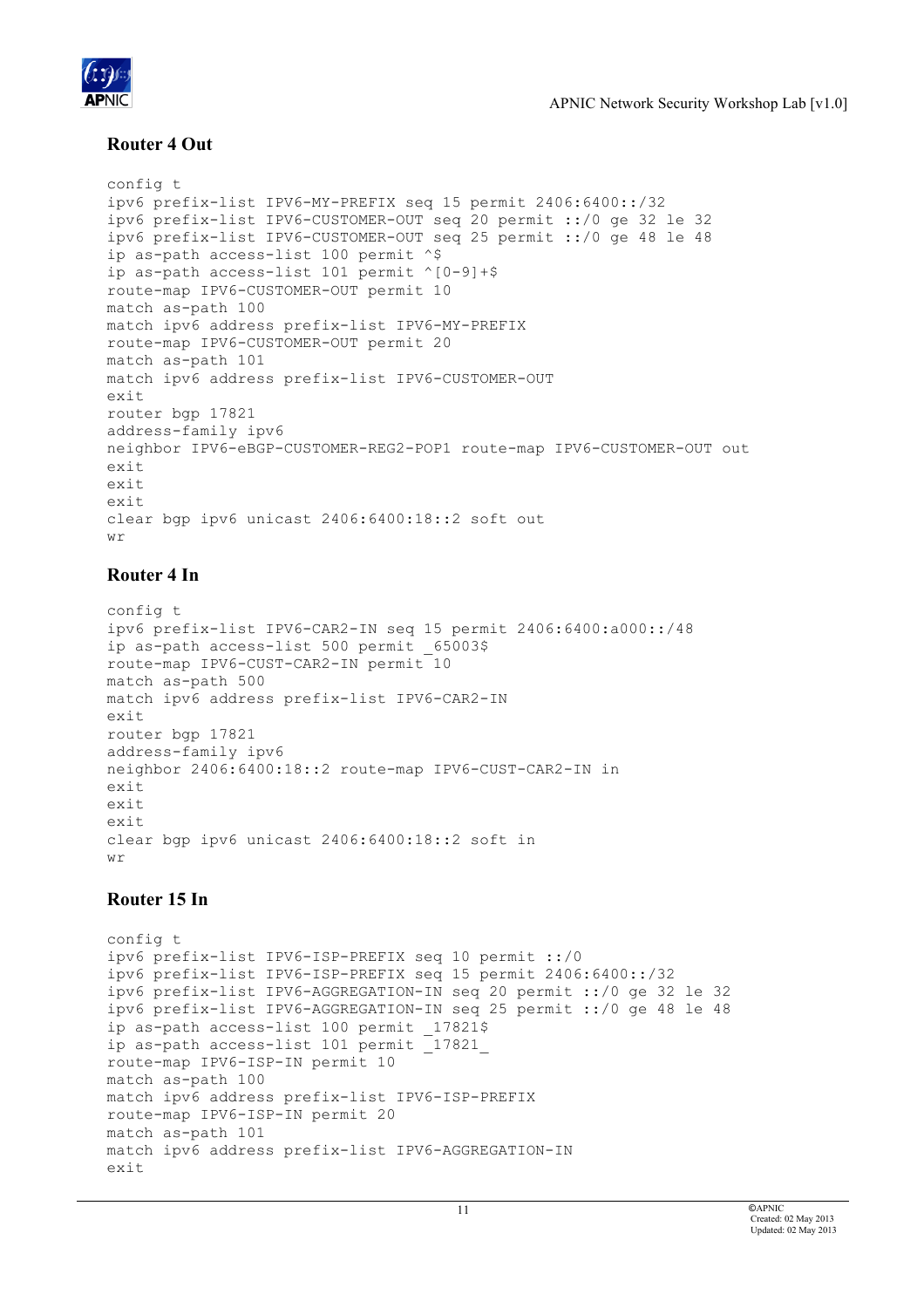```
router bgp 65003
address-family ipv6
neighbor 2406:6400:18::1 route-map IPV6-ISP-IN in
exit
exit
exit
clear bgp ipv6 unicast 2406:6400:18::1 soft in
wr
```
### **Router 15 Out**

```
config t
ipv6 prefix-list IPV6-MY-PREFIX-OUT seq 15 permit 2406:6400:a000::/48
ip as-path access-list 200 permit ^$
route-map IPV6-MY-PREFIX-OUT permit 10
match as-path 200
match ipv6 address prefix-list IPV6-MY-PREFIX-OUT
exit
router bgp 65003
address-family ipv6
neighbor 2406:6400:18::1 route-map IPV6-MY-PREFIX-OUT out
exit
exit
exit
clear bgp ipv6 unicast 2406:6400:18::1 soft out
wr
```
#### **Router 6 Out**

```
config t
ipv6 prefix-list IPV6-MY-PREFIX seq 15 permit 2406:6400::/32
ipv6 prefix-list IPV6-CUSTOMER-OUT seq 20 permit ::/0 ge 32 le 32
ipv6 prefix-list IPV6-CUSTOMER-OUT seq 25 permit ::/0 ge 48 le 48
ip as-path access-list 100 permit ^$
ip as-path access-list 101 permit ^[0-9]+$
route-map IPV6-CUSTOMER-OUT permit 10
match as-path 100
match ipv6 address prefix-list IPV6-MY-PREFIX
route-map IPV6-CUSTOMER-OUT permit 20
match as-path 101
match ipv6 address prefix-list IPV6-CUSTOMER-OUT
exit
router bgp 17821
address-family ipv6
neighbor IPV6-eBGP-CUSTOMER-REG2-POP2 route-map IPV6-CUSTOMER-OUT out
exit
exit
exit
clear bgp ipv6 unicast 2406:6400:1c::2 soft out
wr
```
#### **Router 6 In**

```
config t
ipv6 prefix-list IPV6-CBR2-IN seq 15 permit 2406:6400:b800::/48
ip as-path access-list 500 permit _65004$
route-map IPV6-CUST-CBR2-IN permit 10
match as-path 500
```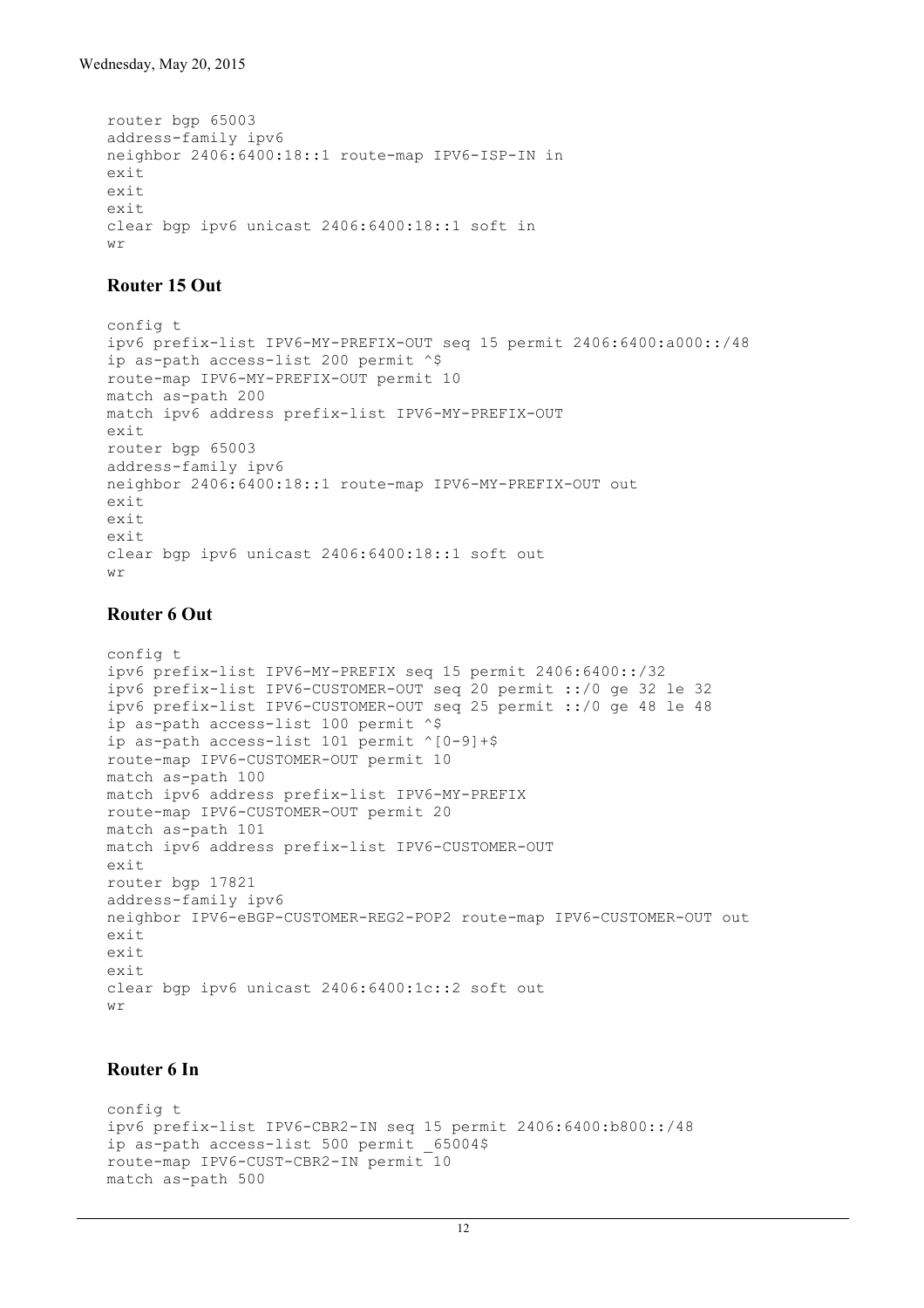

```
match ipv6 address prefix-list IPV6-CBR2-IN
exit
router bgp 17821
address-family ipv6
neighbor 2406:6400:1c::2 route-map IPV6-CUST-CBR2-IN in
exit
exit
exit
clear bgp ipv6 unicast 2406:6400:1c::2 soft in
M\gamma
```
### **Router 16 In**

```
config t
ipv6 prefix-list IPV6-ISP-PREFIX seq 10 permit ::/0
ipv6 prefix-list IPV6-ISP-PREFIX seq 15 permit 2406:6400::/32
ipv6 prefix-list IPV6-AGGREGATION-IN seq 20 permit ::/0 ge 32 le 32
ipv6 prefix-list IPV6-AGGREGATION-IN seq 25 permit ::/0 ge 48 le 48
ip as-path access-list 100 permit 17821$
ip as-path access-list 101 permit _17821_
route-map IPV6-ISP-IN permit 10
match as-path 100
match ipv6 address prefix-list IPV6-ISP-PREFIX
route-map IPV6-ISP-IN permit 20
match as-path 101
match ipv6 address prefix-list IPV6-AGGREGATION-IN
exit
router bgp 65004
address-family ipv6
neighbor 2406:6400:1c::1 route-map IPV6-ISP-IN in
ay_1+
exit
exit
clear bgp ipv6 unicast 2406:6400:1c::1 soft in
M\mathcal{V}
```
### **Router 16 Out**

```
config t
ipv6 prefix-list IPV6-MY-PREFIX-OUT seq 15 permit 2406:6400:b800::/48
ip as-path access-list 200 permit ^$
route-map IPV6-MY-PREFIX-OUT permit 10
match as-path 200
match ipv6 address prefix-list IPV6-MY-PREFIX-OUT
exit
router bgp 65004
address-family ipv6
neighbor 2406:6400:1c::1 route-map IPV6-MY-PREFIX-OUT out
exit
exit
exit
clear bgp ipv6 unicast 2406:6400:1c::1 soft out
wr
```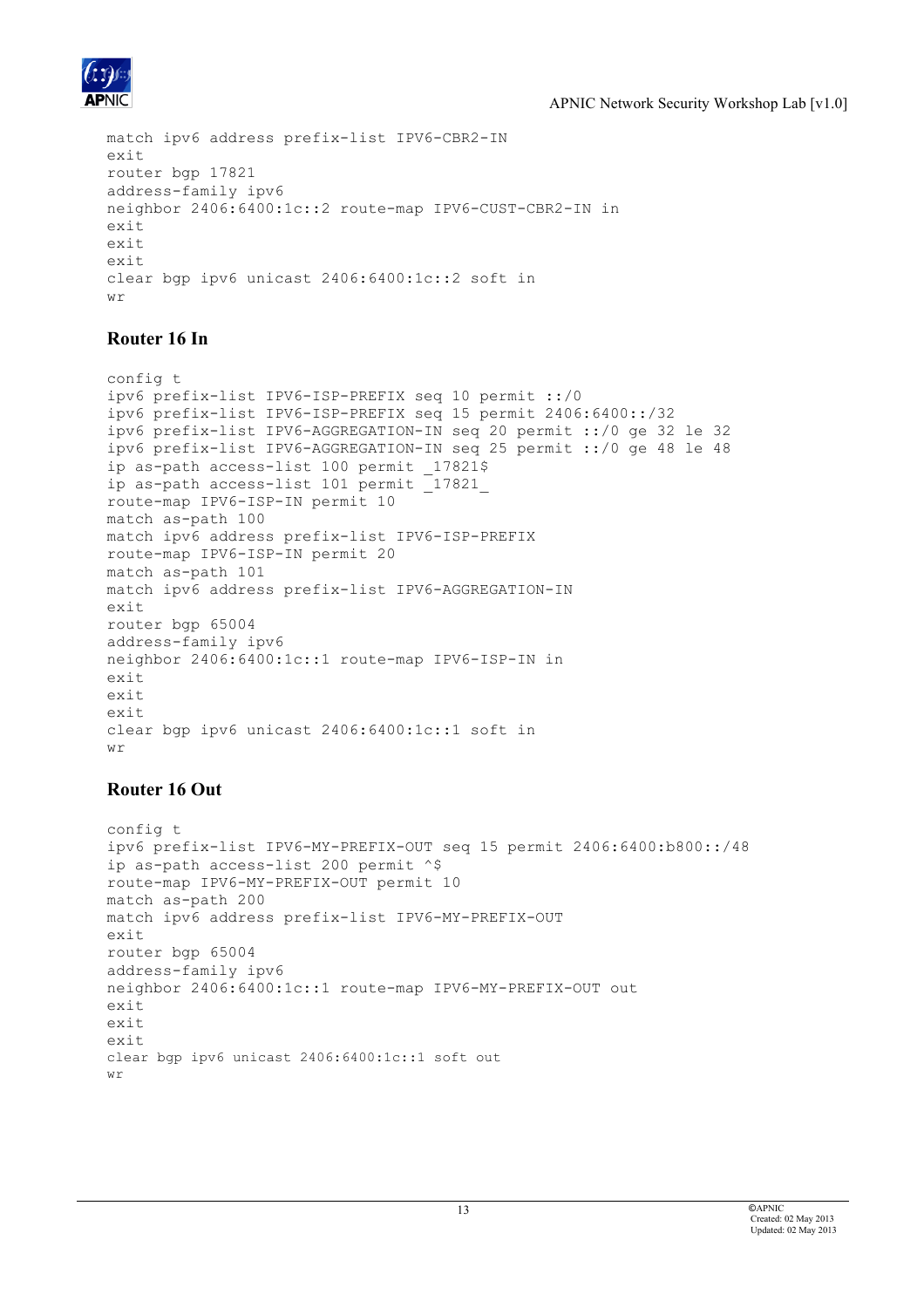#### **Router 7 Out**

```
config t
ipv6 prefix-list IPV6-MY-PREFIX seq 15 permit 2406:6400::/32
ipv6 prefix-list IPV6-CUSTOMER-OUT seq 20 permit ::/0 ge 32 le 32
ipv6 prefix-list IPV6-CUSTOMER-OUT seq 25 permit ::/0 ge 48 le 48
ip as-path access-list 100 permit ^$
ip as-path access-list 101 permit ^[0-9]+$
route-map IPV6-CUSTOMER-OUT permit 10
match as-path 100
match ipv6 address prefix-list IPV6-MY-PREFIX
route-map IPV6-CUSTOMER-OUT permit 20
match as-path 101
match ipv6 address prefix-list IPV6-CUSTOMER-OUT
exit
router bgp 17821
address-family ipv6
neighbor IPV6-eBGP-CUSTOMER-REG3-POP1 route-map IPV6-CUSTOMER-OUT out
exit
exit
exit
clear bgp ipv6 unicast 2406:6400:20::2 soft out
wr
```
#### **Router 7 In**

```
config t
ipv6 prefix-list IPV6-CAR3-IN seq 15 permit 2406:6400:c000::/48
ip as-path access-list 500 permit 65005$
route-map IPV6-CUST-CAR3-IN permit 10
match as-path 500
match ipv6 address prefix-list IPV6-CAR3-IN
exit
router bgp 17821
address-family ipv6
neighbor 2406:6400:20::2 route-map IPV6-CUST-CAR3-IN in
exit
exit
exit
clear bgp ipv6 unicast 2406:6400:20::2 soft in
wr
```
#### **Router 17 In**

```
config t
ipv6 prefix-list IPV6-ISP-PREFIX seq 10 permit ::/0
ipv6 prefix-list IPV6-ISP-PREFIX seq 15 permit 2406:6400::/32
ipv6 prefix-list IPV6-AGGREGATION-IN seq 20 permit ::/0 ge 32 le 32
ipv6 prefix-list IPV6-AGGREGATION-IN seq 25 permit ::/0 ge 48 le 48
ip as-path access-list 100 permit 17821$
ip as-path access-list 101 permit _17821_
route-map IPV6-ISP-IN permit 10
match as-path 100
match ipv6 address prefix-list IPV6-ISP-PREFIX
route-map IPV6-ISP-IN permit 20
match as-path 101
match ipv6 address prefix-list IPV6-AGGREGATION-IN
exit
```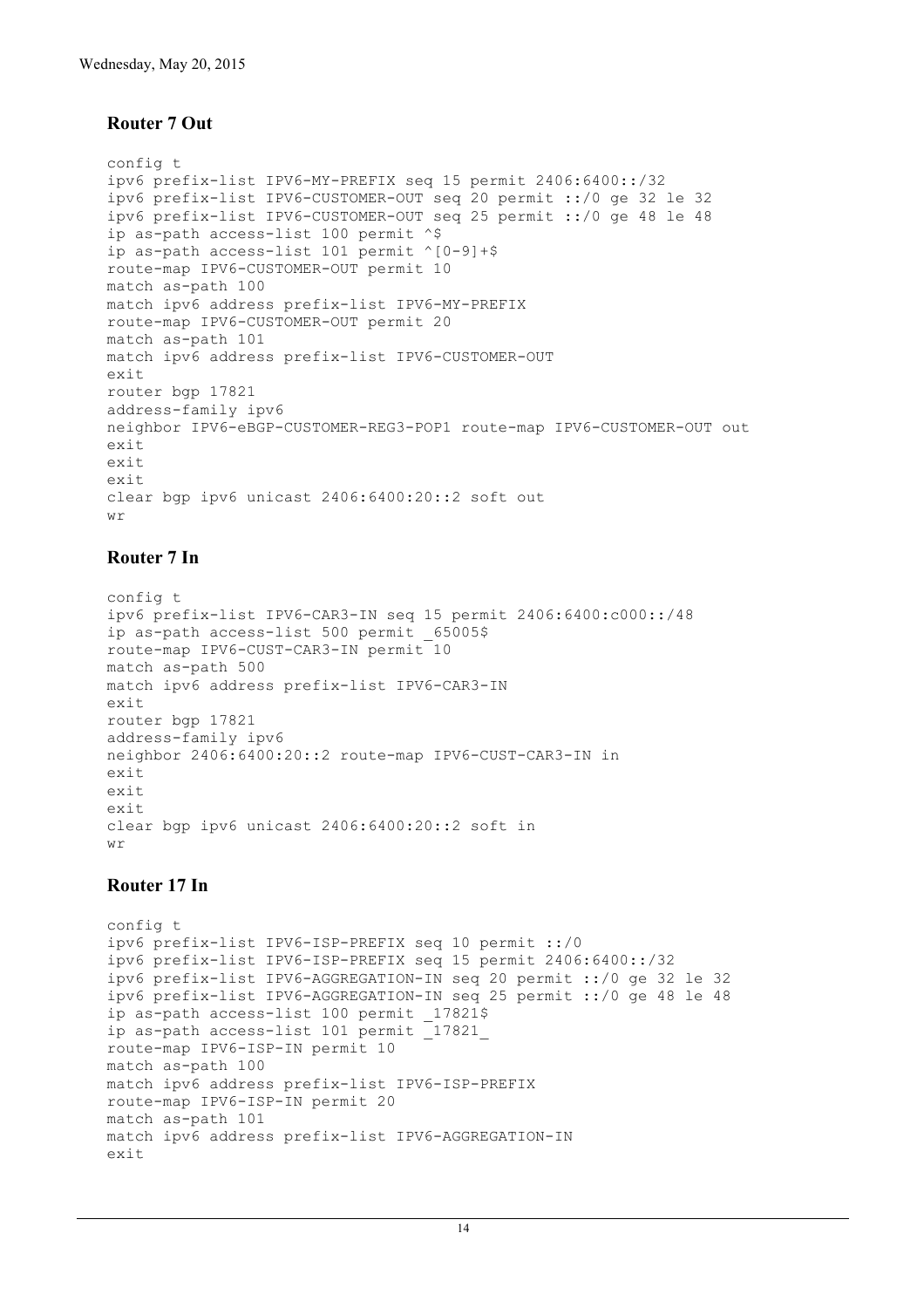

```
router bgp 65005
address-family ipv6
neighbor 2406:6400:20::1 route-map IPV6-ISP-IN in
exit
exit
exit
clear bgp ipv6 unicast 2406:6400:20::1 soft in
M \gamma
```
### **Router 17 Out**

```
config t
ipv6 prefix-list IPV6-MY-PREFIX-OUT seq 15 permit 2406:6400:C000::/48
ip as-path access-list 200 permit ^$
route-map IPV6-MY-PREFIX-OUT permit 10
match as-path 200
match ipv6 address prefix-list IPV6-MY-PREFIX-OUT
exit
router bgp 65005
address-family ipv6
neighbor 2406:6400:20::1 route-map IPV6-MY-PREFIX-OUT out
exit
exit
exit
clear bgp ipv6 unicast 2406:6400:20::1 soft out
wr
```
### **Router 9 Out**

```
config t
ipv6 prefix-list IPV6-MY-PREFIX seq 15 permit 2406:6400::/32
ipv6 prefix-list IPV6-CUSTOMER-OUT seq 20 permit ::/0 ge 32 le 32
ipv6 prefix-list IPV6-CUSTOMER-OUT seq 25 permit ::/0 ge 48 le 48
ip as-path access-list 100 permit ^$
ip as-path access-list 101 permit ^[0-9]+$
route-map IPV6-CUSTOMER-OUT permit 10
match as-path 100
match ipv6 address prefix-list IPV6-MY-PREFIX
route-map IPV6-CUSTOMER-OUT permit 20
match as-path 101
match ipv6 address prefix-list IPV6-CUSTOMER-OUT
exit
router bgp 17821
address-family ipv6
neighbor IPV6-eBGP-CUSTOMER-REG3-POP2 route-map IPV6-CUSTOMER-OUT out
exit
exit
exit
clear bgp ipv6 unicast 2406:6400:24::2 soft out
wr
```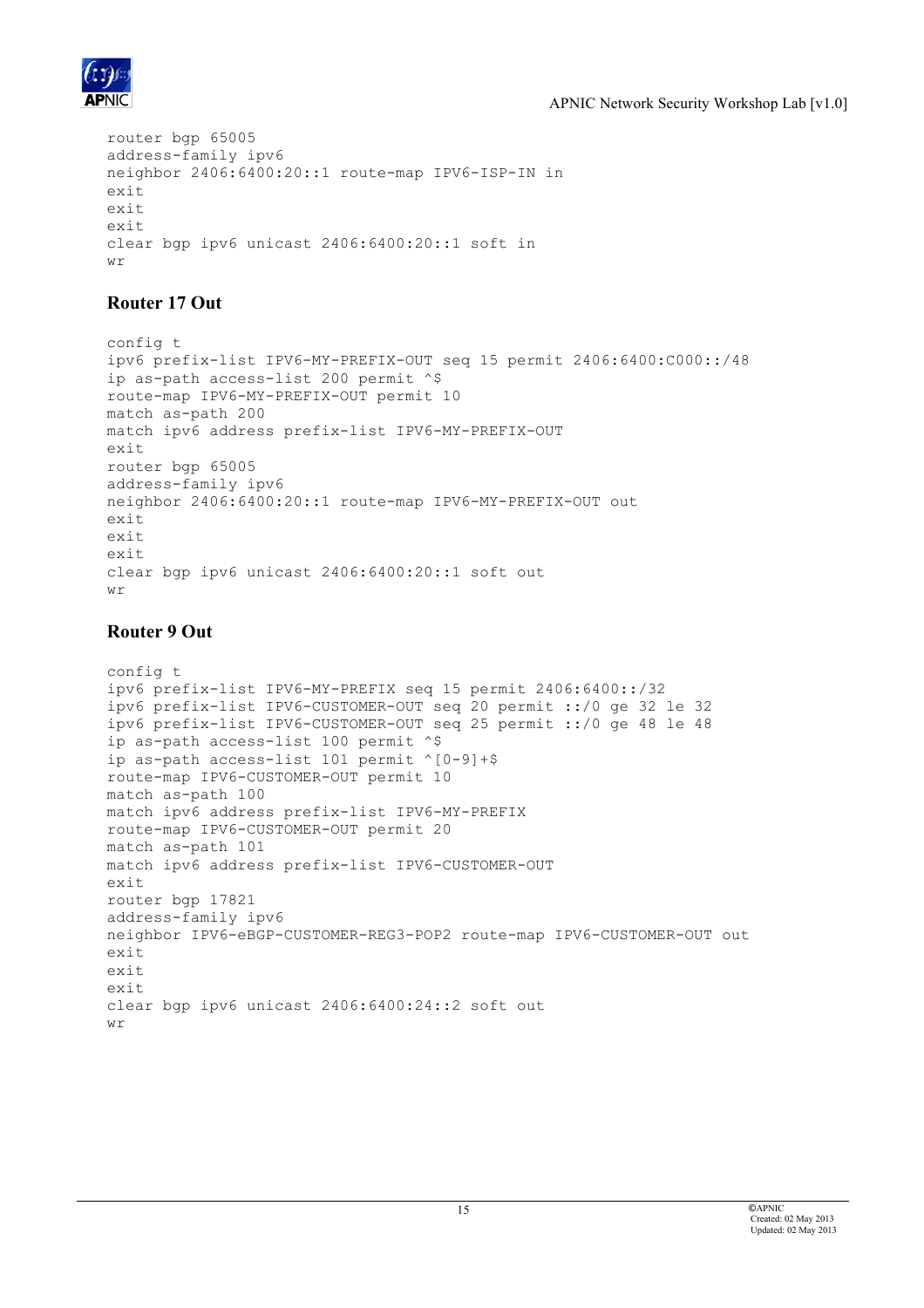### **Router 9 In**

```
config t
ipv6 prefix-list IPV6-CBR3-IN seq 15 permit 2406:6400:d800::/48
ip as-path access-list 500 permit 65006$
route-map IPV6-CUST-CBR3-IN permit 10
match as-path 500
match ipv6 address prefix-list IPV6-CBR3-IN
exit
router bgp 17821
address-family ipv6
neighbor 2406:6400:24::2 route-map IPV6-CUST-CBR3-IN in
exit
exit
exit
clear bgp ipv6 unicast 2406:6400:24::2 soft in
wr
```
### **Router 18 In**

config t ipv6 prefix-list IPV6-ISP-PREFIX seq 10 permit ::/0 ipv6 prefix-list IPV6-ISP-PREFIX seq 15 permit 2406:6400::/32 ipv6 prefix-list IPV6-AGGREGATION-IN seq 20 permit ::/0 ge 32 le 32 ipv6 prefix-list IPV6-AGGREGATION-IN seq 25 permit ::/0 ge 48 le 48 ip as-path access-list 100 permit 17821\$ ip as-path access-list 101 permit \_17821\_ route-map IPV6-ISP-IN permit 10 match as-path 100 match ipv6 address prefix-list IPV6-ISP-PREFIX route-map IPV6-ISP-IN permit 20 match as-path 101 match ipv6 address prefix-list IPV6-AGGREGATION-IN exit router bgp 65006 address-family ipv6 neighbor 2406:6400:24::1 route-map IPV6-ISP-IN in  $e$ xit exit exit clear bgp ipv6 unicast 2406:6400:24::1 soft in  $W \sim$ 

### **Router 18 Out**

```
config t
ipv6 prefix-list IPV6-MY-PREFIX-OUT seq 15 permit 2406:6400:d800::/48
ip as-path access-list 200 permit ^$
route-map IPV6-MY-PREFIX-OUT permit 10
match as-path 200
match ipv6 address prefix-list IPV6-MY-PREFIX-OUT
exit
router bgp 65006
address-family ipv6
neighbor 2406:6400:24::1 route-map IPV6-MY-PREFIX-OUT out
exit
exit
exit
```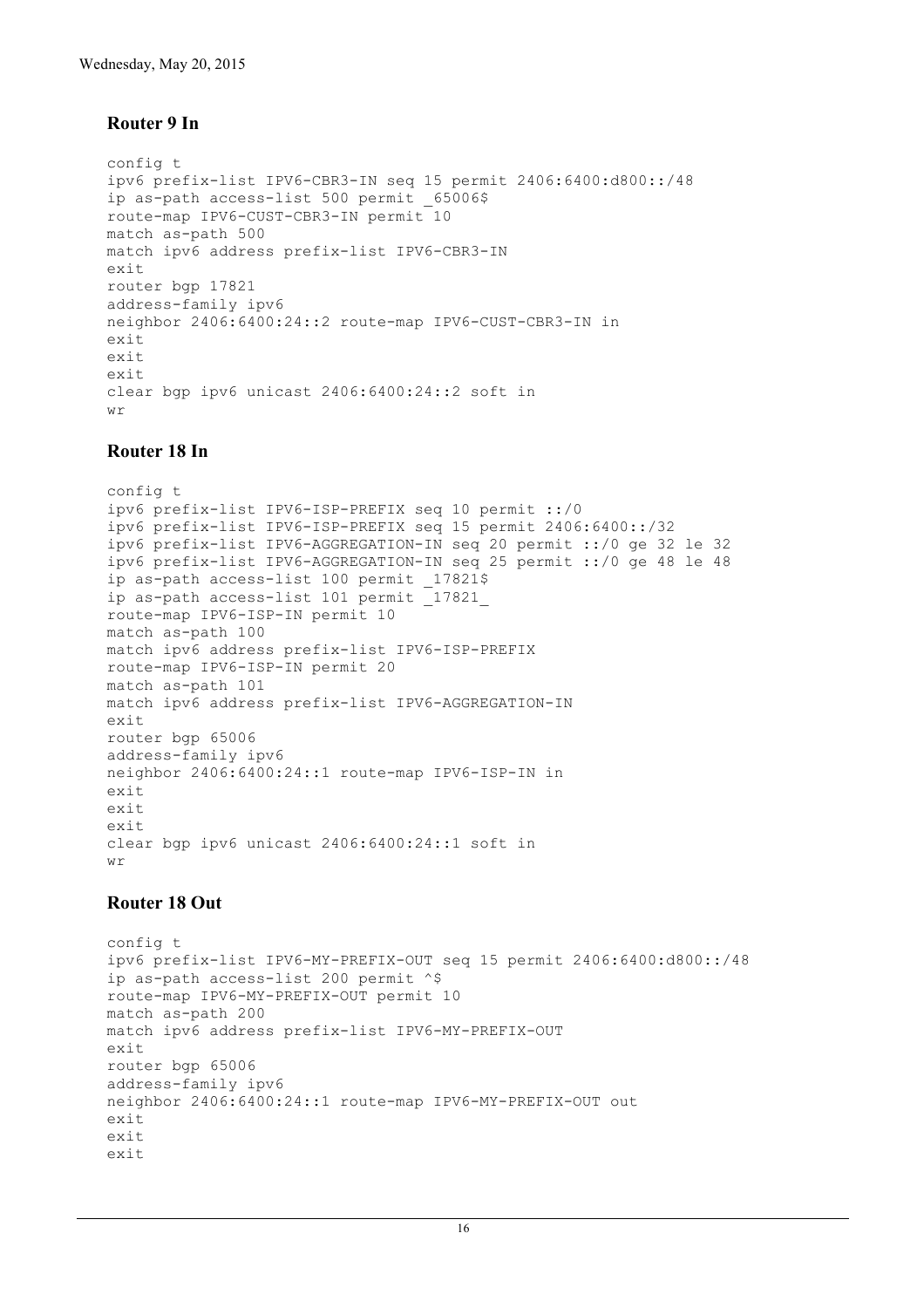

```
clear bgp ipv6 unicast 2406:6400:24::1 soft out
M\gamma
```
#### **Router 10 Out**

```
config t
ipv6 prefix-list IPV6-MY-PREFIX seq 15 permit 2406:6400::/32
ipv6 prefix-list IPV6-CUSTOMER-OUT seq 20 permit ::/0 ge 32 le 32
ipv6 prefix-list IPV6-CUSTOMER-OUT seq 25 permit ::/0 ge 48 le 48
ip as-path access-list 100 permit ^$
ip as-path access-list 101 permit ^[0-9]+$
route-map IPV6-CUSTOMER-OUT permit 10
match as-path 100
match ipv6 address prefix-list IPV6-MY-PREFIX
route-map IPV6-CUSTOMER-OUT permit 20
match as-path 101
match ipv6 address prefix-list IPV6-CUSTOMER-OUT
exit
router bgp 17821
address-family ipv6
neighbor IPV6-eBGP-CUSTOMER-REG4-POP1 route-map IPV6-CUSTOMER-OUT out
exit
exit
exit
clear bgp ipv6 unicast 2406:6400:28::2 soft out
wr
```
### **Router 10 In**

```
config t
ipv6 prefix-list IPV6-CBR1-IN seq 15 permit 2406:6400:e000::/48
ip as-path access-list 500 permit 65007$
route-map IPV6-CUST-CAR4-IN permit 10
match as-path 500
match ipv6 address prefix-list IPV6-CAR4-IN
exit
router bgp 17821
address-family ipv6
neighbor IPV6-eBGP-CUSTOMER-REG4-POP1 route-map IPV6-CUST-CAR4-IN in
exit
exit
exit
clear bgp ipv6 unicast 2406:6400:28::2 soft in
wr
```
### **Router 19 In**

```
config t
ipv6 prefix-list IPV6-ISP-PREFIX seq 10 permit ::/0
ipv6 prefix-list IPV6-ISP-PREFIX seq 15 permit 2406:6400::/32
ipv6 prefix-list IPV6-AGGREGATION-IN seq 20 permit ::/0 ge 32 le 32
ipv6 prefix-list IPV6-AGGREGATION-IN seq 25 permit ::/0 ge 48 le 48
ip as-path access-list 100 permit 17821$
ip as-path access-list 101 permit _17821_
route-map IPV6-ISP-IN permit 10
match as-path 100
match ipv6 address prefix-list IPV6-ISP-PREFIX
route-map IPV6-ISP-IN permit 20
```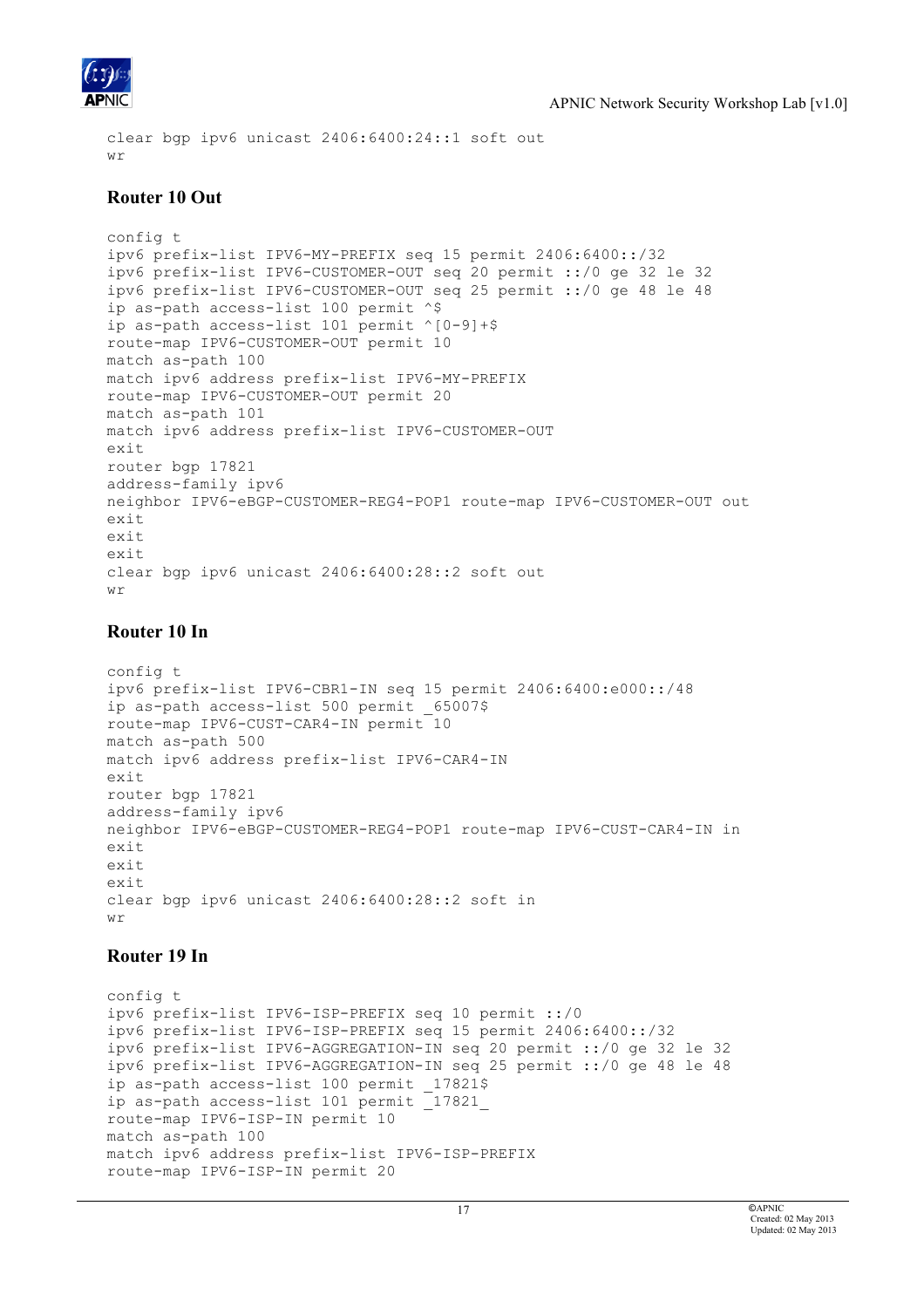```
match as-path 101
match ipv6 address prefix-list IPV6-AGGREGATION-IN
exit
router bgp 65007
address-family ipv6
neighbor 2406:6400:28::1 route-map IPV6-ISP-IN in
exit
exit
exit
clear bgp ipv6 unicast 2406:6400:28::1 soft in
M\gamma
```
### **Router 19 Out**

```
config t
ipv6 prefix-list IPV6-MY-PREFIX-OUT seq 15 permit 2406:6400:e000::/48
ip as-path access-list 200 permit ^$
route-map IPV6-MY-PREFIX-OUT permit 10
match as-path 200
match ipv6 address prefix-list IPV6-MY-PREFIX-OUT
exit
router bgp 65007
address-family ipv6
neighbor 2406:6400:28::1 route-map IPV6-MY-PREFIX-OUT out
exit
exit
exit
clear bgp ipv6 unicast 2406:6400:28::1 soft out
wr
```
### **Router 12 Out**

```
config t
ipv6 prefix-list IPV6-MY-PREFIX seq 15 permit 2406:6400::/32
ipv6 prefix-list IPV6-CUSTOMER-OUT seq 20 permit ::/0 ge 32 le 32
ipv6 prefix-list IPV6-CUSTOMER-OUT seq 25 permit ::/0 ge 48 le 48
ip as-path access-list 100 permit ^$
ip as-path access-list 101 permit ^[0-9]+$
route-map IPV6-CUSTOMER-OUT permit 10
match as-path 100
match ipv6 address prefix-list IPV6-MY-PREFIX
route-map IPV6-CUSTOMER-OUT permit 20
match as-path 101
match ipv6 address prefix-list IPV6-CUSTOMER-OUT
exit
router bgp 17821
address-family ipv6
neighbor IPV6-eBGP-CUSTOMER-REG4-POP2 route-map IPV6-CUSTOMER-OUT out
exit
ay_1+
exit
clear bgp ipv6 unicast 2406:6400:2c::2 soft out
wr
```